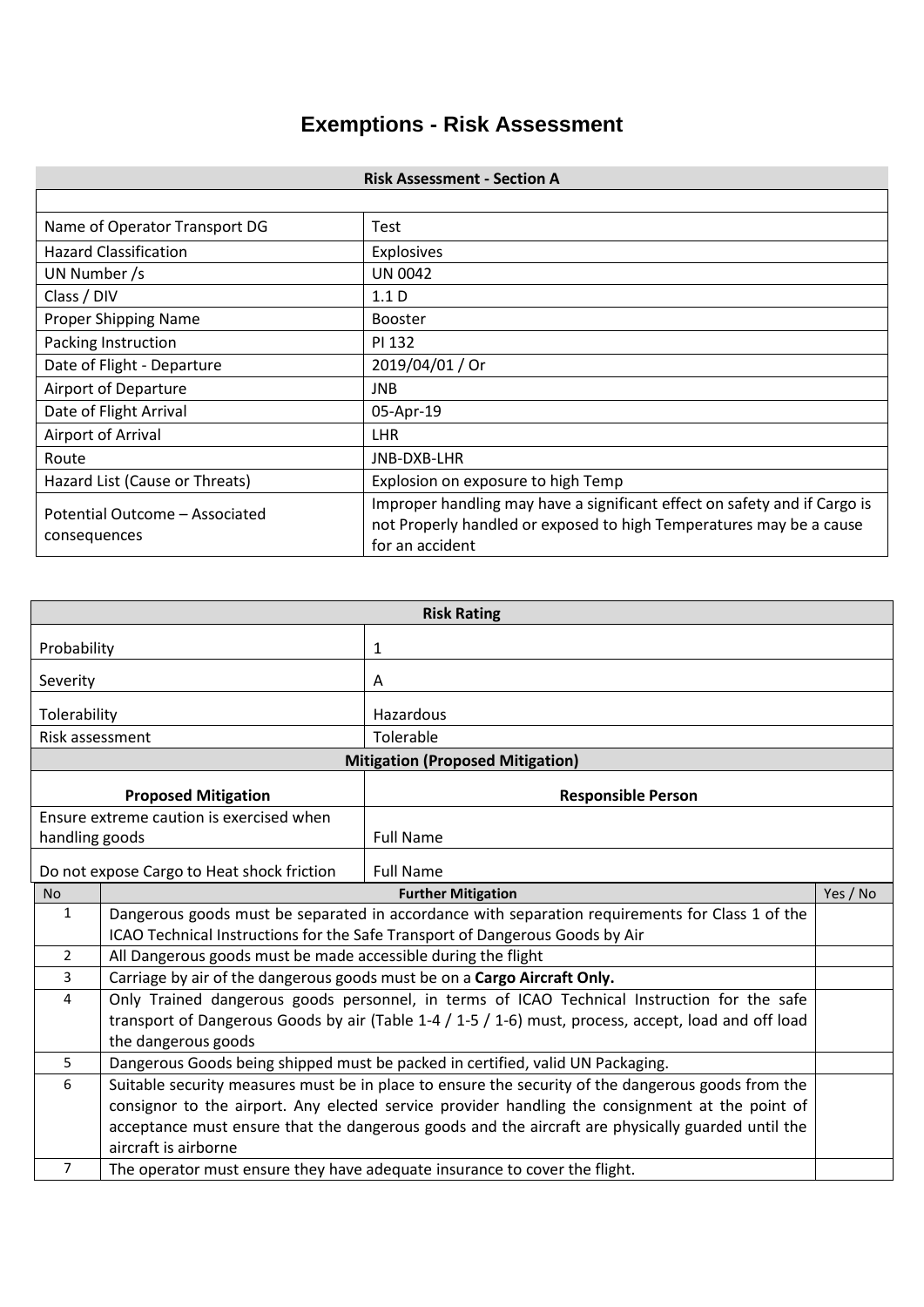| 8  | Ensure that written approval from States of Registry, Transit, Destination and Over-flight on the<br>transport of the mentioned dangerous goods through or over their territories in accordance with<br>Article 35 is obtained |  |
|----|--------------------------------------------------------------------------------------------------------------------------------------------------------------------------------------------------------------------------------|--|
| 9  | Ensure measures are taken to prevent build-up of electrostatic charge                                                                                                                                                          |  |
| 10 | Keep away from fire, sparks and heated surfaces                                                                                                                                                                                |  |
| 11 | DO not expose to extreme temperatures                                                                                                                                                                                          |  |
| 12 | All other conditions imposed by law for the transport of dangerous goods must be complied with.                                                                                                                                |  |
| 13 | Ensure that the Airport approval has been obtained to ensure parking bay away from the public                                                                                                                                  |  |
| 14 | Ensure that emergency services and ATC of the airport of destination are aware of the flight and its<br>cargo contents.                                                                                                        |  |
| 15 | Ensure that the shortest routing and time are considered to minimise exposure of cargo to general<br>public.                                                                                                                   |  |
| 16 | Ensure due consideration for weather en-route and airports of diversion.                                                                                                                                                       |  |

| <b>Risk Probability</b>                    |   |  |
|--------------------------------------------|---|--|
| Extremely Improbable (Rare)                |   |  |
|                                            | 1 |  |
| Improbable (Seldom)                        |   |  |
|                                            | 2 |  |
| Remote (Unlikely)                          |   |  |
|                                            | 3 |  |
| Occasional                                 |   |  |
|                                            | 4 |  |
| Frequent                                   |   |  |
|                                            | 5 |  |
|                                            |   |  |
| <b>Severity of Occurrence</b>              |   |  |
| Negligible                                 | E |  |
| Incidents (Minor)                          | D |  |
| Minor Injuries / Slight Damages            | С |  |
| Hazardous (Serious Injuries)               | В |  |
| Catastrophic (Destruction / Loss of Equip) | A |  |